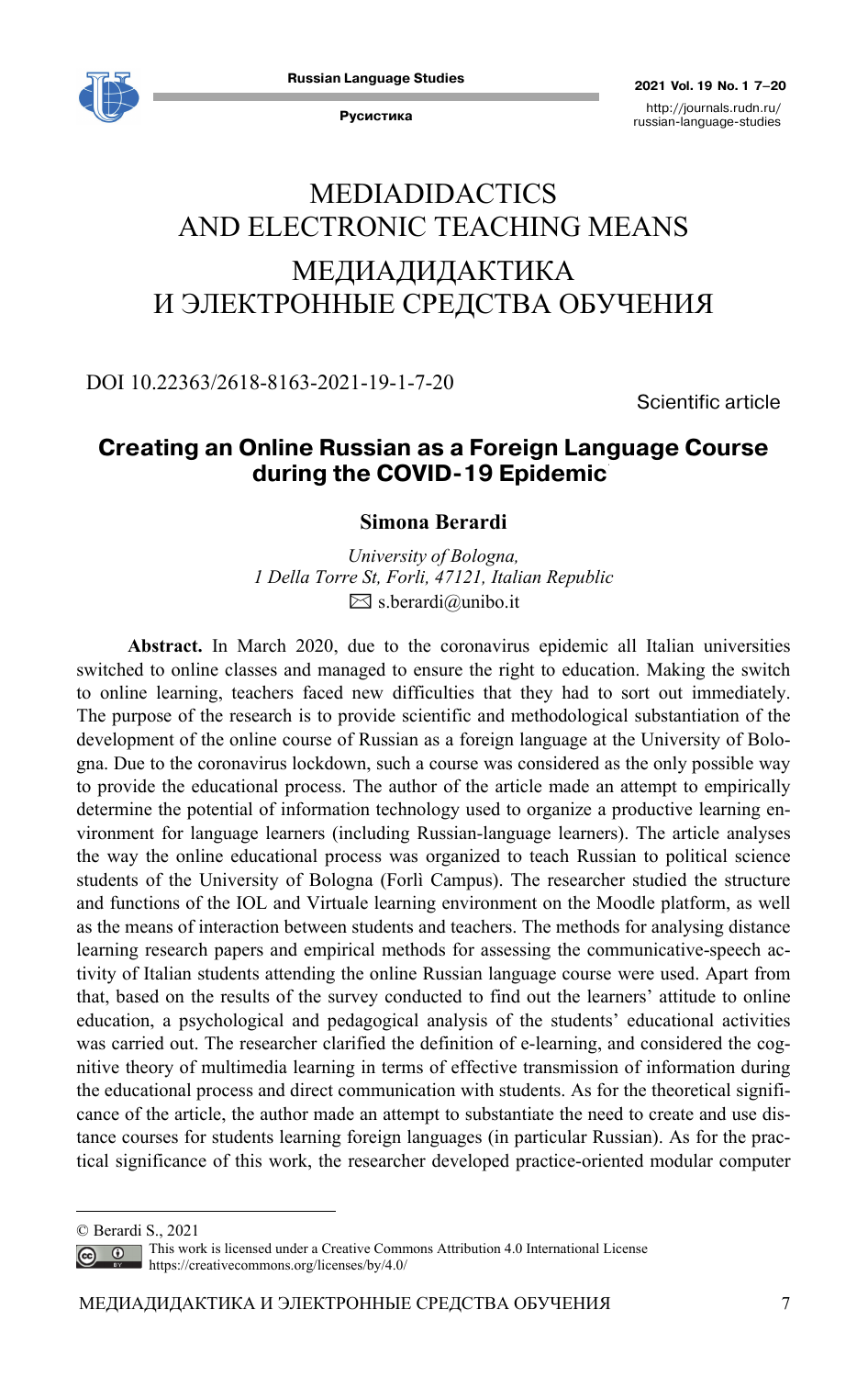environment to teach Russian as a foreign language and considered computer-assisted language learning. Methodologies to increase linguistic, communicative and regional geographic competencies of Italian students were developed. In addition, new multimedia educational resources were introduced into the process of teaching political science students. The author summed up the results of the study, analysed the weak and strong points of the online course and proposed the ways to improve it.

**Keywords:** Russian as a foreign language, distance learning, information technology, learning platform, Moodle, multimedia, electronic resources, video communication system

**Article history:** received 05.10.2020; accepted 18.12.2020.

**For citation:** Berardi, S. (2021). Creating an online Russian as a foreign language course during the COVID-19 epidemic. *Russian Language Studies, 19*(1), 7–20. http://dx.doi.org/ 10.22363/2618-8163-2021-19-1-7-20

### **Introduction**

The coronavirus pandemic has forced states and governments around the world to completely rethink the entire education system and switch to distance learning. Despite the total lockdown, the University of Bologna found a quick solution to this problem in March 2020, and within two weeks the academic community switched to distance learning ensuring the right to education for all students. The relevance of the study is determined by the need for the revision of the education system in the context of the pandemic.

In the article the author substantiates the need to use new information technologies like computer-assisted language learning in teaching Russian as a foreign language to political science students of the University of Bologna who have to attend online classes during the quarantine. Distance learning is considered as a new emergency measure and the only possible form of education, which is introduced to develop the communicative and linguistic competence of students in a non-language environment.

It should be noted that Italian students learn Russian outside the language environment. The Internet is the only source they can use to learn about the rich culture and language of Russia. In this regard, online learning as one of the forms of distance education provides new opportunities and resources for those who want to master the language and develop their communication skills.

According to research papers, teachers can use Internet resources and new technologies to develop online courses and to motivate students to spend more time learning the target language (Azimov, 1996; Bovtenko, 2005; Bogomolov, 2013; Bukharkina, Polat, 2008; Gartsov, 2006; Dunaeva, 2006; Zaitseva, 2003; Polat, 2001; Rozina, 2005; Rudenko-Morgun et al., 2003, etc.).

The problem of distance learning has been under discussion for a long time (Azimov, 1989; Bovtenko, 2005; Bogomolov, 2008; Bukharkina et al., 2004; Gartsov, 2007; Polat et al., 2001; Rudenko-Morgun, 2006; Shchennikov, 2002;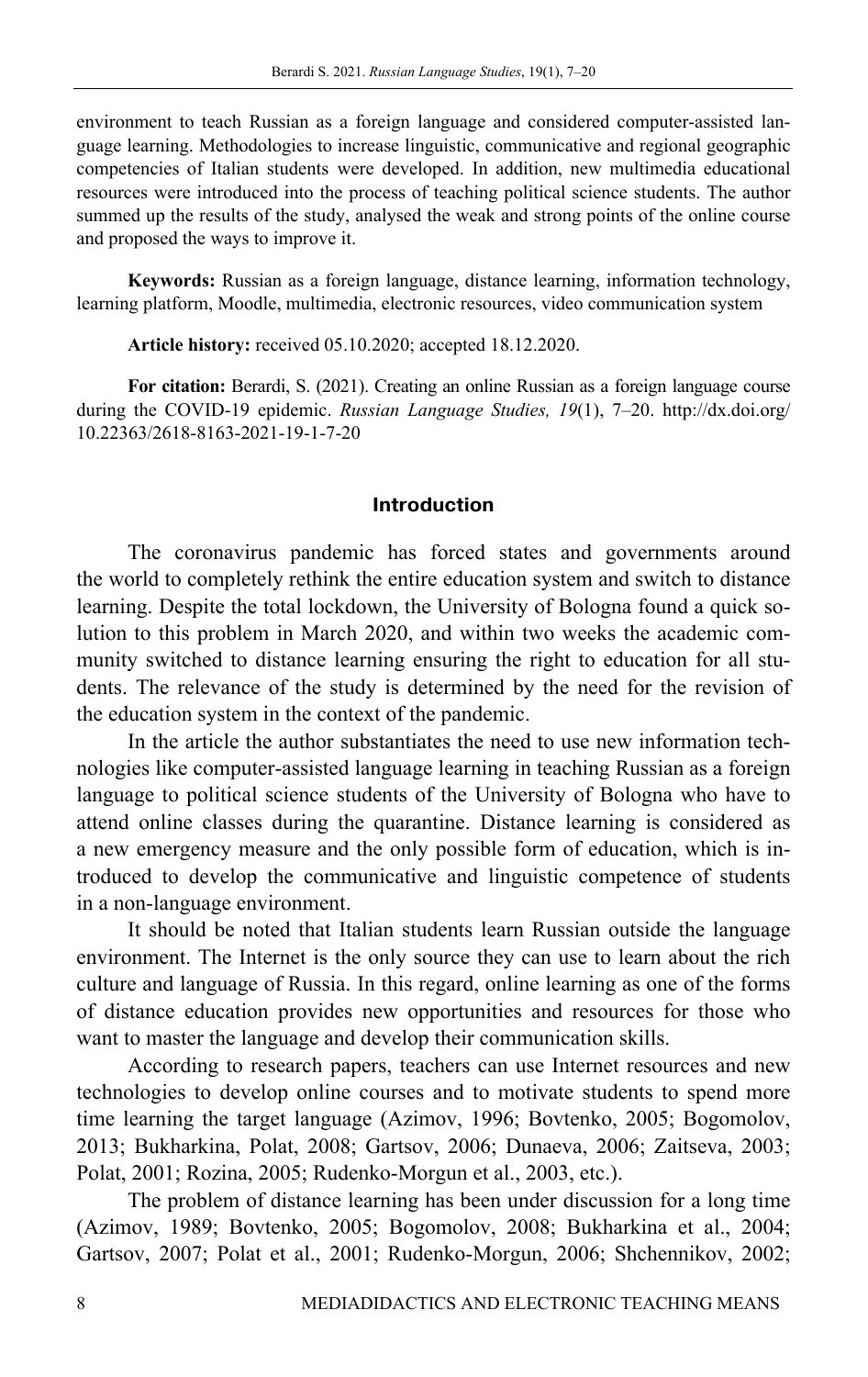Calvani, 2006; Calvani, Rotta, 2000; Caon, Serragiotto, 2012; Ranieri, 2004, etc.). Since the late nineties, e-learning has been defined as online learning, online education, computer assisted learning, computer-supported collaborative learning, etc. Thus, e-learning includes methodological and technological tools for organizing computer-aided learning. It should be noted that e-learning methods and technologies are constantly developing. Selecting classroom technologies, teachers should consider a number of factors (the specifics of the educational process, the course, content of the course and learning objectives) (Ranieri, 2004: 41).

It is still too early to assess the effectiveness of online learning, because there is little empirical evidence. Due to the coronavirus epidemic, the educational institutions had to switch to online classes, and specialists and methodologists concluded that it was crucial to implement e-learning. The author of the article analysed the way the new information technologies were used in the process of teaching Russian as a foreign language online. The elementary level course was launched in March 2020 and it was aimed at political science students of the University of Bologna (Forlì Campus). The author of the article analysed the structure of the course (students started with the Russian alphabet and learnt different aspects of the language including the accusative case) and the exam results. Teachers had little time to adapt to new conditions and switch to distance learning. Thus, all the above-mentioned facts emphasise the relevance of the topic of the article.

#### **Purpose**

The purpose of the article is to provide scientific and methodological substantiation of the development of the online course of Russian as a foreign language at the University of Bologna. Due to the coronavirus lockdown, such a course was considered as the only possible way to provide the educational process. The author of the article made an attempt to empirically determine the potential of information technology used to build a productive learning environment for language learners (including Russian-language learners).

# **Research methods and materials**

The author used the methods for analysing distance learning research papers and empirical methods for assessing the communicative-speech activity of Italian students attending the online Russian language course. Apart from that, based on the results of the survey conducted to find out the learners' attitude to online education, the author carried out a psychological and pedagogical analysis of the students' educational activities.

#### **Results**

During the coronavirus epidemic in March 2020, the students who enrolled in the course "Russian Language and Laboratory 1" at the Faculty of Political and Social Sciences at the University of Bologna had to attend only online classes to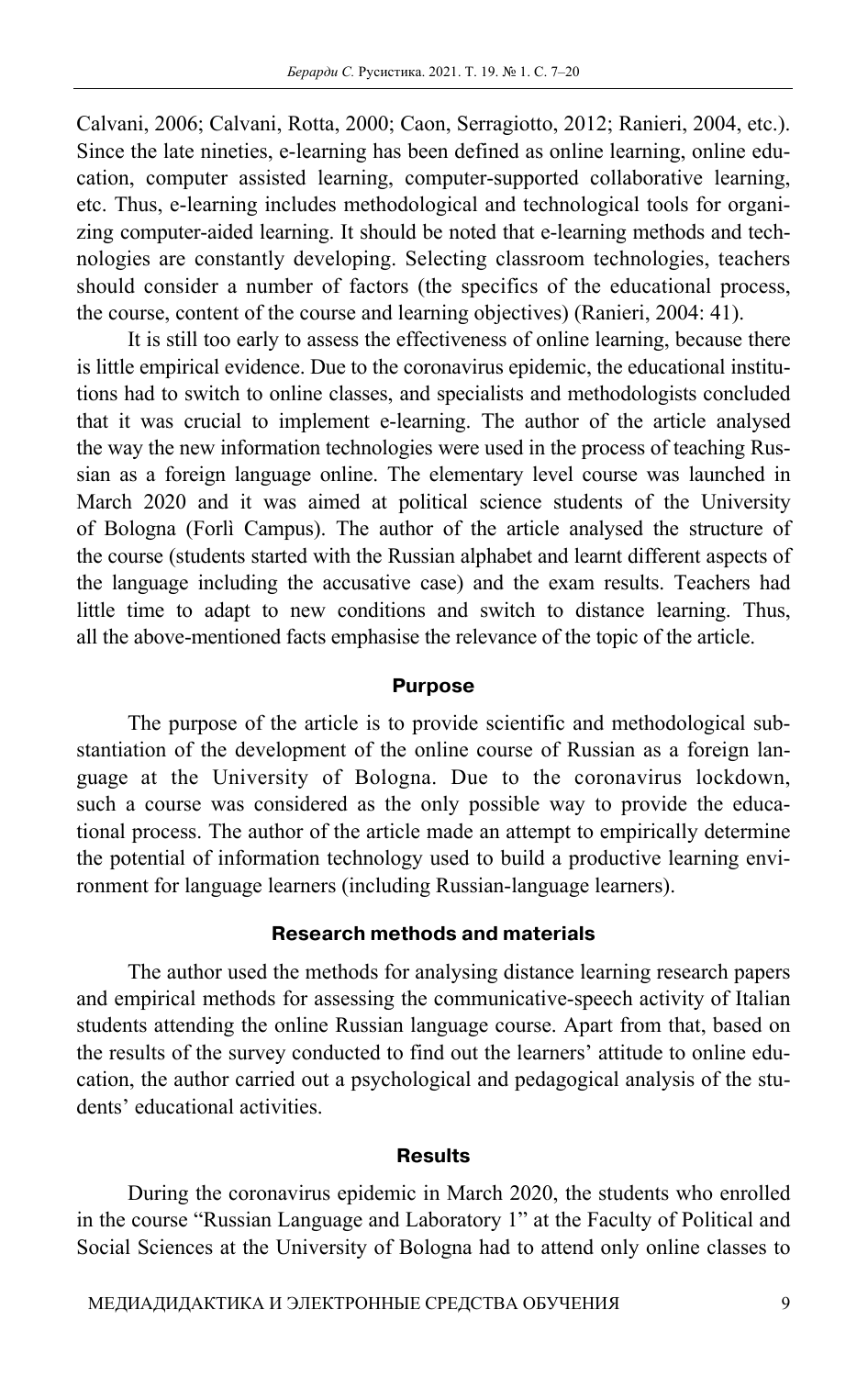study the language. The course consists of 30 theoretical lessons taught by a teacher (the author of this article), and 40 laboratory practical classes with a native speaker (L. Buglakova, a colleague of the author, who has been conducting distance education research for over 20 years). Unfortunately, the pandemic has not ended yet. So the students continue to attend the online course "Russian Language and Laboratory 2."

The learners studied and interacted on the Moodle educational platform. The communicative multimedia course "Краски"/"Kraski" (for students who learn the Russian language independently) was uploaded to the platform. The students had access to Russian grammar materials and schemes, audio and video files, that the teacher presented at the lectures. On the platform there were files with audio and video materials, forums, audio assignments which were checked and commented on by the teacher; various types of tasks (cloze, multiple choice, etc.) and sample tests were implemented, for example, typical tests in order to prepare for a written exam.

The effectiveness of the online course was proved by first-year students' exam results. Despite the fact that the educational process was organized online, most students got high grades: 49% of students scored maximum points (22 students scored 30/30, 10 students scored 29/30). Only 7% had a score below 24/30.

As the pandemic has not yet ended, the course "Russian Language and Laboratory 1" continues online.

## **Discussion**

At present, an educational process cannot be organized effectively without IT. Therefore, teachers must acquire the necessary technological and methodological competencies to facilitate independent learning. Facing these challenging tasks, the European Center for Modern Languages of the Council of Europe (ECML)<sup>1</sup> takes into account the role of the digital revolution in teaching and learning foreign languages and promotes the projects that aim to develop teachers' digital skills and critical awareness of the need to create online teaching resources for their effective use in the educational process. On the website of the European Center we can find out that the new tools are changing the methods of teaching foreign languages. The Internet makes it possible to use authentic materials; students who use smartphones, Skype and e-mail can communicate with people from different parts of the world; social networks mass media constantly keep citizens informed about current events.

In this complex educational space, foreign language teachers need to find innovative strategies and ways to use the new tools and make the teaching process more interesting. In addition, the educational process should remain effective and

<sup>&</sup>lt;sup>1</sup> European Centre for Modern Languages of the Council of Europe. URL: https://www.ecml.at/ Thematicareas/NewMediainLanguageEducation/tabid/1630/language/en-GB/Default.aspx (accessed: 04.10.2020).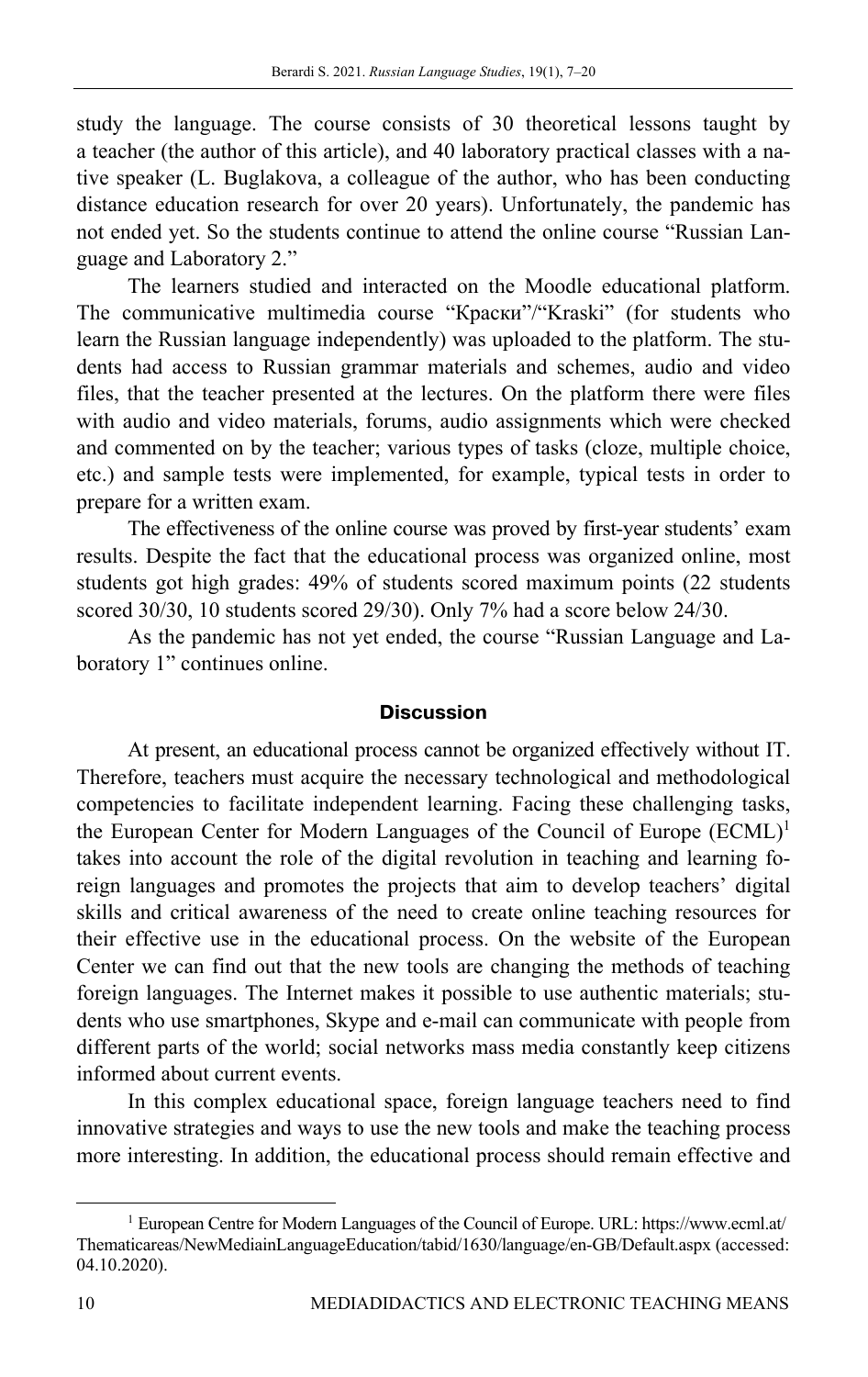it is vital to preserve traditional teaching values. To solve a number of challenging tasks, teachers need to be aware of the emerging trends in information technology and to be able to choose suitable software and hardware. Moreover, teachers need to learn how to use new tools in the new classroom. As for learners, they can easily improve their technological skills.

The following questions arouse considering how children and adults learn with the help of IT: is it necessary to model the educational process in a linear format or only restructure it? Is it necessary to develop methods which implement new tools and means as integral and effective components into educational programs? It is even harder to combine traditional educational resources with new tools.

A.N. Shchukin noted that "distance learning holds great promise, as it allows you to use the world's cultural and educational values accessible on the Internet, and gives you an opportunity to be taught by the best teachers in the common information and educational space" (Shchukin, 2004: 92–93).

Distance learning is effective only if it meets modern requirements in professional training and combines traditional and new ways to develop students' linguistic competencies.

However, teachers sometimes can find it problematic to use e-learning methodologies and tools. Distance education can be effectively organized under the right conditions.

First of all, a solid technological infrastructure and qualified technical personnel are required to develop information educational platforms. Secondly, these staff should be aware of what teachers need in order to develop multimedia and interactive teaching materials. Thus, the teacher has to perform new functions. According to A.N. Bogomolov: "The terminological apparatus of distance education is at the stage of formation, and therefore currently the place and role of the teacher in the e-learning system are not determined yet..." [Bogomolov, 2007: 106]. The teacher is not only a tutor-facilitator and moderator in the educational process, but he/she is also a computer science expert, when he/she is creating his/her own teaching materials and place them in a new learning environment.

Technological, content and organizational components make it possible to create an effective online learning space for students who learn Russian as a foreign language independently. The content component is provided by the teacher, who organizes and conducts the educational process which is technically supportted. To organize an effective e-learning process, teachers need to develop suitable training materials and keep in mind that distance education is not just transfer of knowledge.

Researchers still have to focus on the problem how to organize multimedia didactic communication. An American educator and psychologist Richard Mayer dealt with this issue and developed the cognitive theory of multimedia learning. Based on the theory of constructivism in the learning process (the thesis that knowledge is actively constructed) and Allan Paivio's Dual Coding Theory, Richard Mayer proposes a way of presenting didactic content in order to design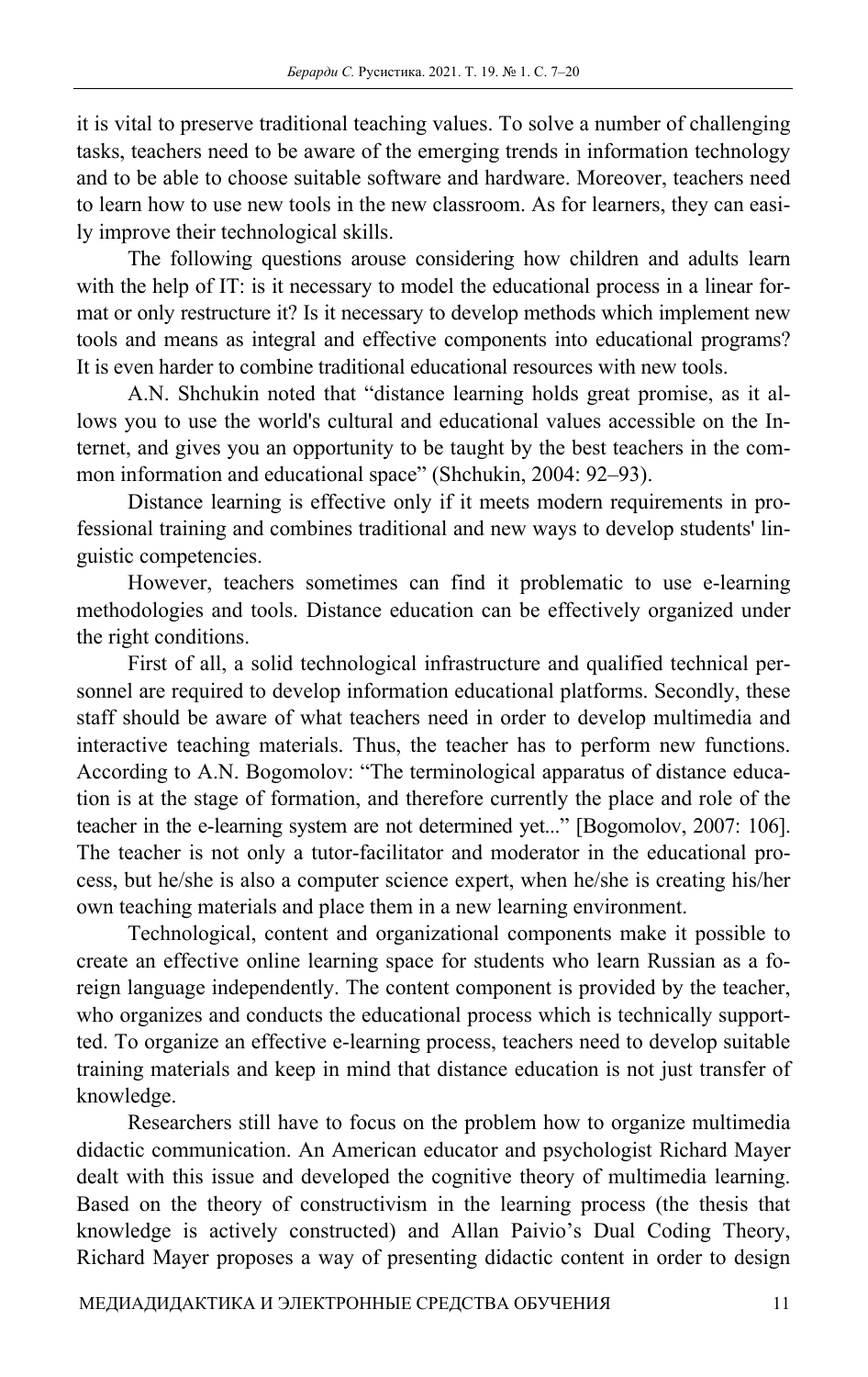an interface and create useful educational multimedia materials. Mayer's cognitive theory of multimedia learning is based on three main assumptions: there are two separate channels (auditory and visual) for processing information; the perceived verbal and visual information is generalized and adequately combined in the working memory. Humans can only process a finite amount of information in a channel at a time; new visual or verbal information is integrated with prior knowledge in the long-term memory (Clark, Mayer, 2011: 39).

Multimedia learning process is based on a number of fundamental principles:

– people learn better from words and pictures than from words alone (Multimedia Principle);

– people learn better when corresponding words and pictures are presented near rather than far from each other on the page or screen (Spatial Contiguity Principle);

– people learn better when corresponding words and pictures are presented simultaneously rather than successively (Temporal Contiguity Principle);

– people learn better when extraneous words, pictures and sounds are excluded rather than included (Coherence Principle);

– people learn better from graphics and narrations than from animation and on-screen text (Modality Principle). Research has shown that students learn verbal information better if they can see pictures;

– people learn better from graphics and narration than from graphics, narration and on-screen text (Redundancy Principle).

According to Mayer, multimedia learning becomes part of the educational process if no channel is overloaded with essential processing demands.

As for the Russian language course for political science students of the University of Bologna, the teachers selected specific models and strategies to facilitate language learning. It was necessary to understand how to create a comfortable and positive learning environment. The Alma Mater academic community had access to the educational platform IOL. Teachers uploaded educational electronic resources and didactic materials to the platform.

It should be noted that online teaching takes twice more time, and the role of the teacher changes. For example, giving online lessons on the platform Microsoft Teams, teachers understood that it is necessary to accompany their speech with the text on slides so that students could concentrate. The multimedia principles help to create optimal distance learning: text and pictures are integrated with each other when visual and auditory materials are presented simultaneously [Clark, Mayer, 2011: 41]. Therefore, teachers had to urgently prepare all didactic materials in accordance with multimedia principles. According to recommendations of Clark and Mayer, teachers selected images and useful texts on the topic of the lesson (Multimedia Principle); words and pictures on the screen were integrated (Spatial Contiguity Principle), insignificant information was excluded (Coherence Principle). Moreover, to draw students' attention to the most important information, teachers always used visual graphic (i. e. words in bold and in italics, un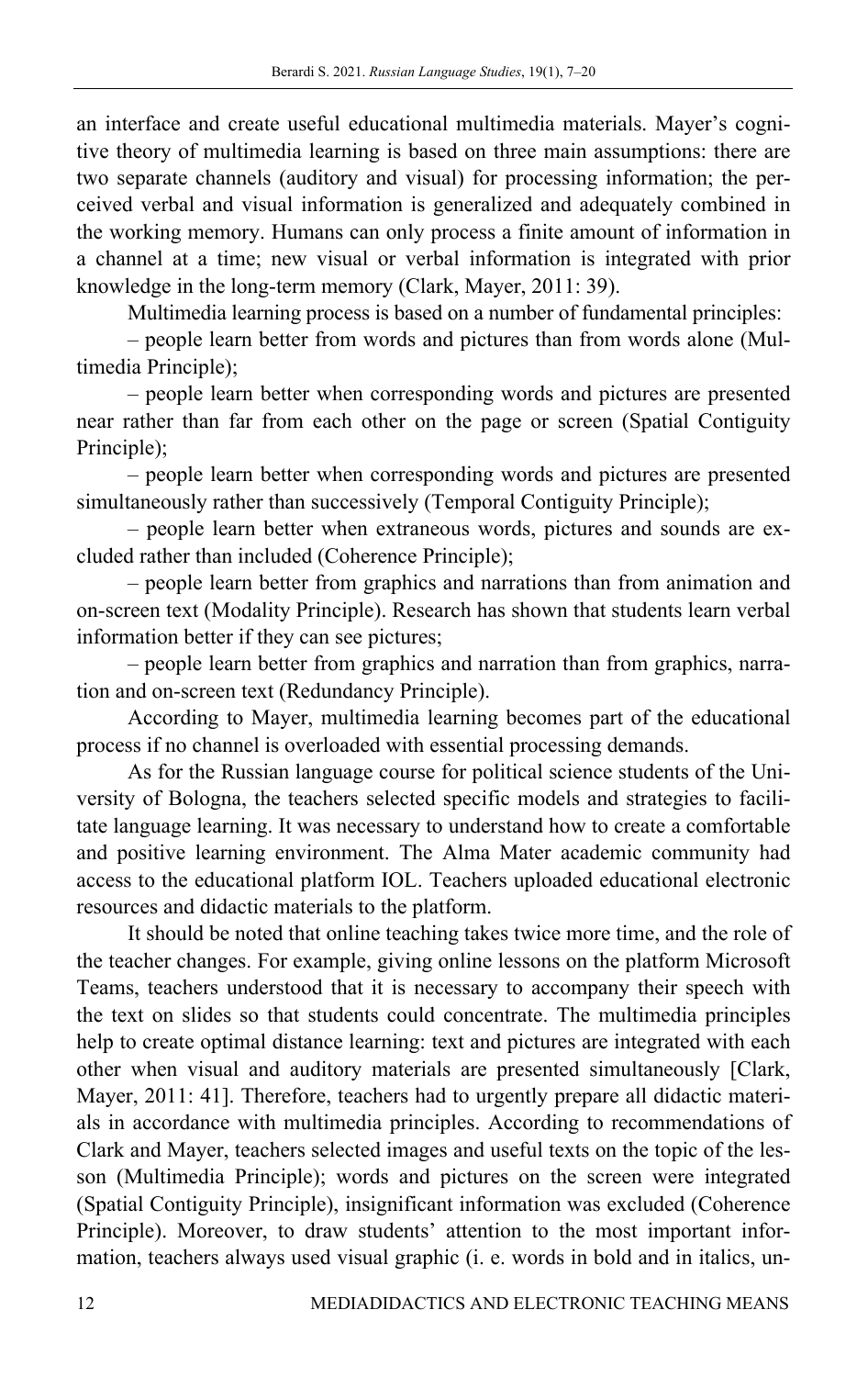derlined words, coloured messages in different fonts and sizes, images, positioning the elements in the centre of the screen, etc.).

The emotional aspect of language learning played an important role. Teachers uploaded photographs and video fragments about picturesque places in Russia and popular Russian songs. Thus, multimedia learning aroused students' interest and motivated them to study.

At the University of Bologna, synchronous online classes were organized on the Microsoft Teams platform. Apart from that, the teachers used the Moodle platform called IOL (Insegnamenti OnLine, i. e. online learning) to arrange distance education. At the beginning of 2020–2021 academic year, the IOL platform was improved and it was called Virtuale. Moodle (Modular Object-Oriented Dynamic Learning Environment) is freely distributed for creating educational content, which best meets the didactic requirements of educators and computer science experts.

About 60 first-year students and 40 second-year students regularly attended online classes on the Teams platform. Teachers and students could chat during the video conferencing lessons. For various reasons students did not turn on microphones and webcams (they felt uncomfortable or shy, the Internet connection was slow, etc.). Online chat supported students and teachers during online lessons. Messages were saved in the chat history and were accessible to the users at any time. Students can freely use chat when they have technical, methodological and organizational problems. With the help of chat students could deliver necessary information, get in touch via "raise hand" function. This allowed to follow the rules of netiquette, i. e. professional and social etiquette in electronic communication.

At the beginning of their studies, students did not use chat in Russian, but then they were recommended to chat in the target language, since it helped students to communicate with native speakers.

Specific diagrams and multimedia resources were uploaded to the CLA platform (Centro Linguistico di Ateneo) of the University Linguistic Center (Forlì campus) and were accessible to learners. As for the communicative multimedia course for learning Russian "Краски A1 и A2"/"Kraski A1 and A2" [Berardi, Buglakova, 2006, 2007], due to copyright restrictions, it could not be uploaded to the IOL or Virtuale platform and students could not have free access to it. In fact, since the early 2000s, the Linguistic Center has carried out research and experimental language teaching projects using new information technologies, and teachers still use the website and get access to didactic materials. On the website of the Center there are articles on distance learning; language assessment tests; European language proficiency tests; multimedia electronic resources for independent learning and materials students can use to prepare for their language exams. Students can learn the language on the platform independently as the system automatically checks their assignments and corrects mistakes.

During online training, the communicative multimedia course "Краски"/"Kraski" met the requirements of distance learning: assignments were checked automatical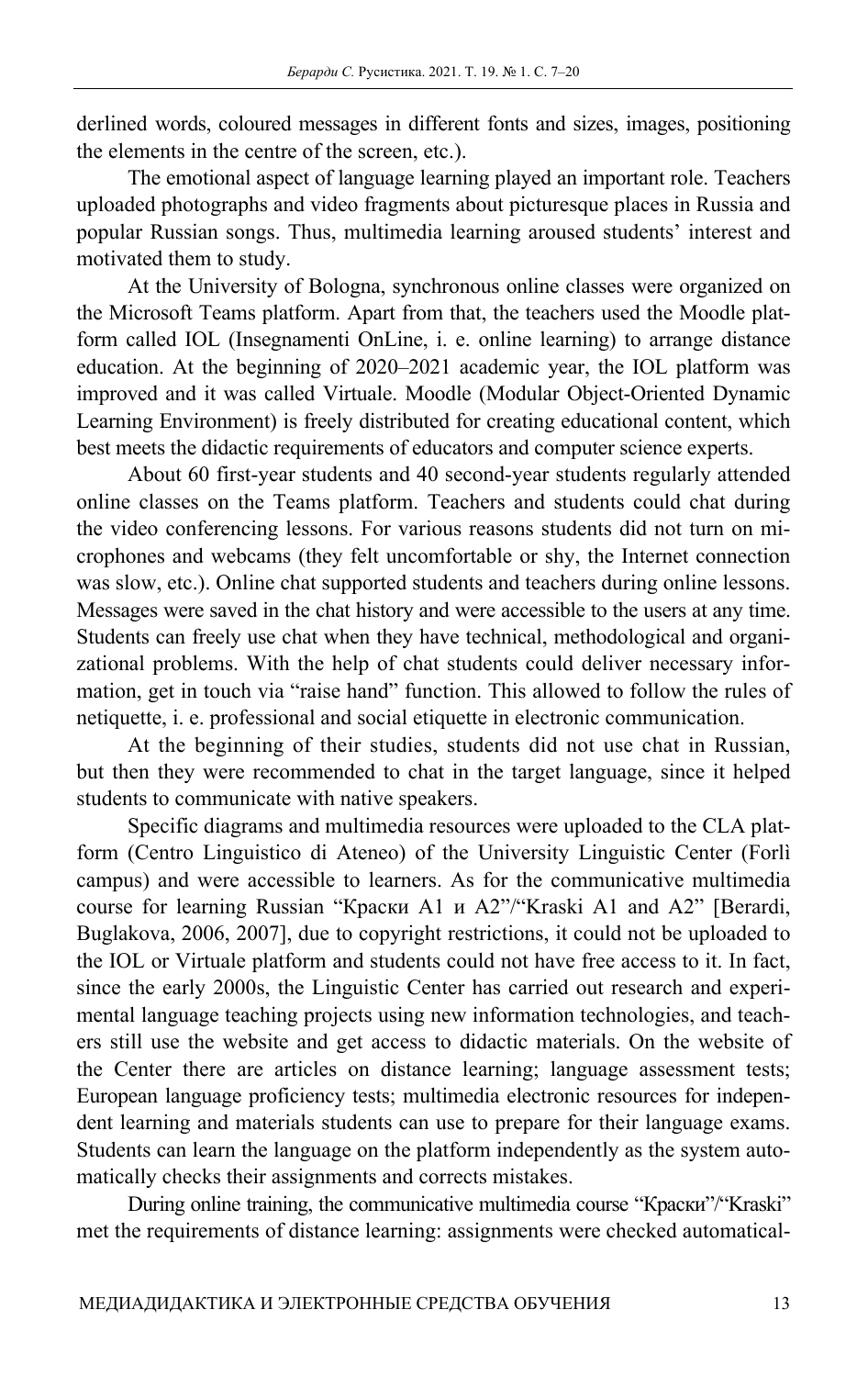ly, videoclips had Italian translation, lexical and grammar materials helped the students learn Russian independently.

One of the most effective tasks was an audio task. Students had to read the attached text, record short stories about themselves and their typical day and upload the audio files in due time. Some of them consulted the teacher about pronunciation, phonetics and grammar. It helped students to pass their oral exam successfully. As for the teachers, it was easier for them to find out students' typical mistakes and organize a proper teaching process.

The students also had to take online tests and oral exams. The automatically checked tests were uploaded to the IOL platform. As for the open cloze worksheets, students filled in the gaps with the accusative or prepositional case endings, uploaded the files and sent them to the teacher. Students did their writing tests on Teams or Zoom's video-conferencing platforms.

It should be noted that in order to create and conduct online exams, the teacher had to acquire a set of technological skills and use modern teaching tools. To learn new skills, teachers can attend the webinars or brief courses organized by CESIA, i. e. the Computer Services Department of the University of Bologna.

Since the beginning of 2020–2021 academic year, the "Russian Language and Laboratory 2" course has been following the blended learning model: the teacher delivers half of the lectures online, and the rest of the lessons are taught in the classroom and online simultaneously. Practical classes are organized both in the classroom and online. Classrooms in different departments and faculties of the University of Bologna have special equipment and facilities to organize online and offline lessons. The teachers had to learn new skills and methods to continue teaching under the constantly changing conditions.

After each lesson, the teachers have to immediately upload electronic resources, audio and video materials, tests and texts about the history and politics of the Russian Federation to the CLA learning environment.

A survey "Learning before and during the COVID-19 epidemic" among the students enrolled in the courses "Russian Language and Laboratory 1" and "Russian Language and Laboratory 2" showed how the students perceived online learning during the epidemic, which goals were achieved and how the educational process could be improved under the challenging conditions. The questionnaire contained questions, designed for the students of the Faculty of Philology at the University of Bologna, and then 46 political science students also filled out the questionnaire on the CLA platform.

There were 10 questions (general and more detailed, about Russian language course) about the educational process in the second semester of 2019–2020 academic year. 46 students of the Faculty of Political and Social Sciences of the University of Bologna (Forlì campus) took part in the research.

The first question was "Which year do you study in?". It showed that there were 2nd year bachelor students (15%); 3rd year bachelor students (48%); senior students (2%); 1<sup>st</sup> year master's students (7%); 2<sup>nd</sup> year master's students (35%)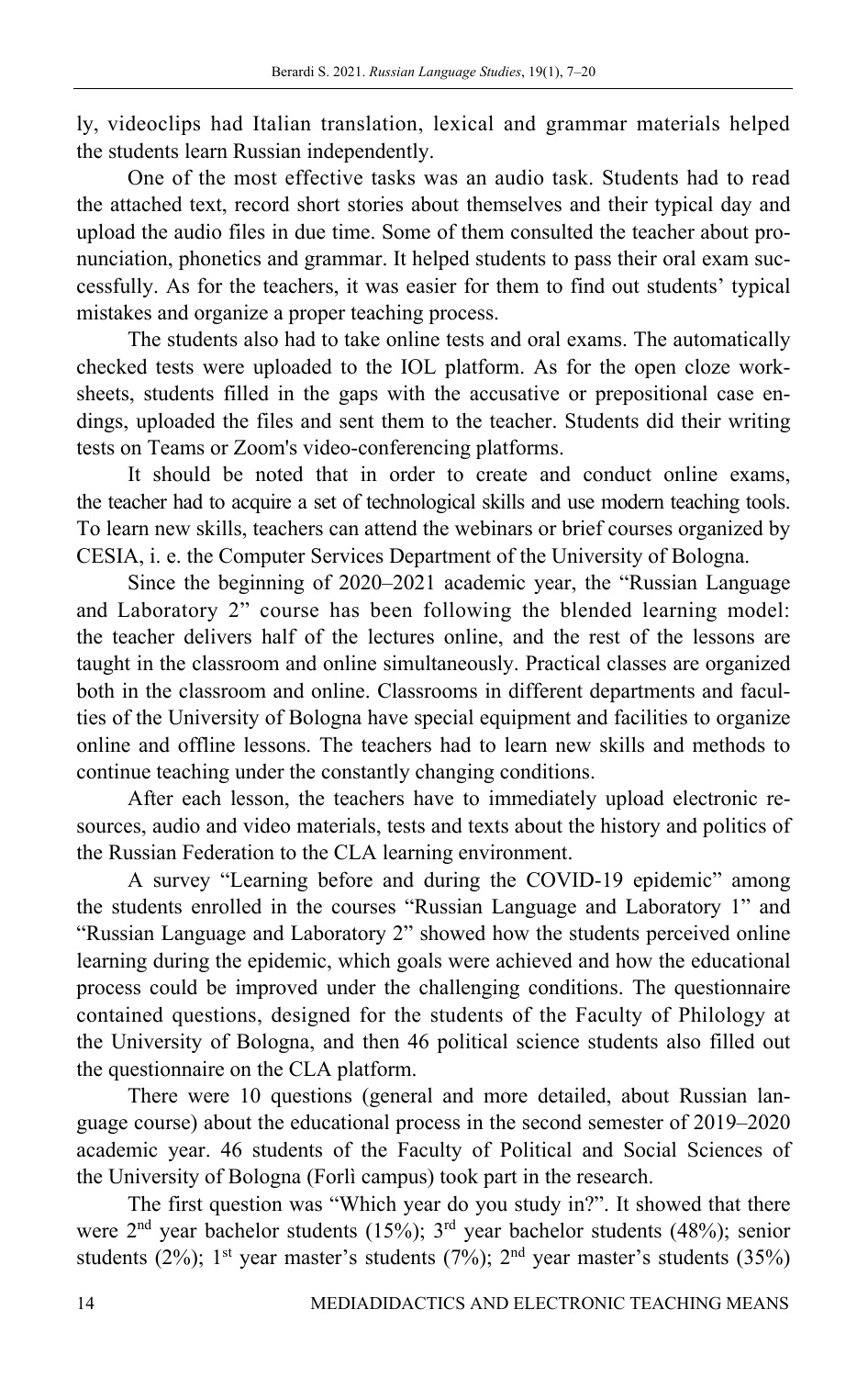of the Faculty of Political and Social Sciences of the University of Bologna (Forlì campus).

The second question "How many online courses did you attend in the second semester of 2019–2020 academic year?" got the following answers: 7 students (15.2%) attended 5 courses; 20 students (43.4%) attended 4 courses, 14 students (30.4%) attended 3 courses and 5 students (10.8%) attended only 2 courses (Figure 1).



**Figure 1.** Online attendance, the second semester of 2019–2020 academic year

The third question was connected with the second one and was as follows: "How many percent of classes did you attend?". 87% of the respondents attended about 75% of the classes. Only 4% of students attended less than half of the classes, and 9% of the respondents attended 50 % of the lessons.

The fourth question was about the use of informational means: "Do you think that chat in Microsoft Teams made the lectures more interactive?". According to five-point score, where 1 point is the lowest degree and 5 is the highest one,  $4\%$  respondents scored 1 point,  $15\% - 2$  points,  $28\% - 3$  points,  $35\% -$ 4 points, and 17% – 5 points. The answers showed that chat made the lectures more interactive.

Answering the fifth question "Did you use IOL platform to download didactic materials?", 96% of the respondents (44 students) answered affirmatively, and  $4\%$  (2 students) – negatively.

The sixth question "Do you consider IOL and Teams useful means of online education?" got 100 % positive answers.

The seventh question "Which resources of IOL platform do you consider useful for teaching the Russian language" was answered as follows: 80% of the students said that the most effective resource was the communicative multimedia course "Краски"/"Kraski", 96% of the students found diagrams and tables very useful, 59% of the respondents claimed that audio and video materials facilitated the learning of the language, 50% of the students found audio assignments quite effective (Figure 2).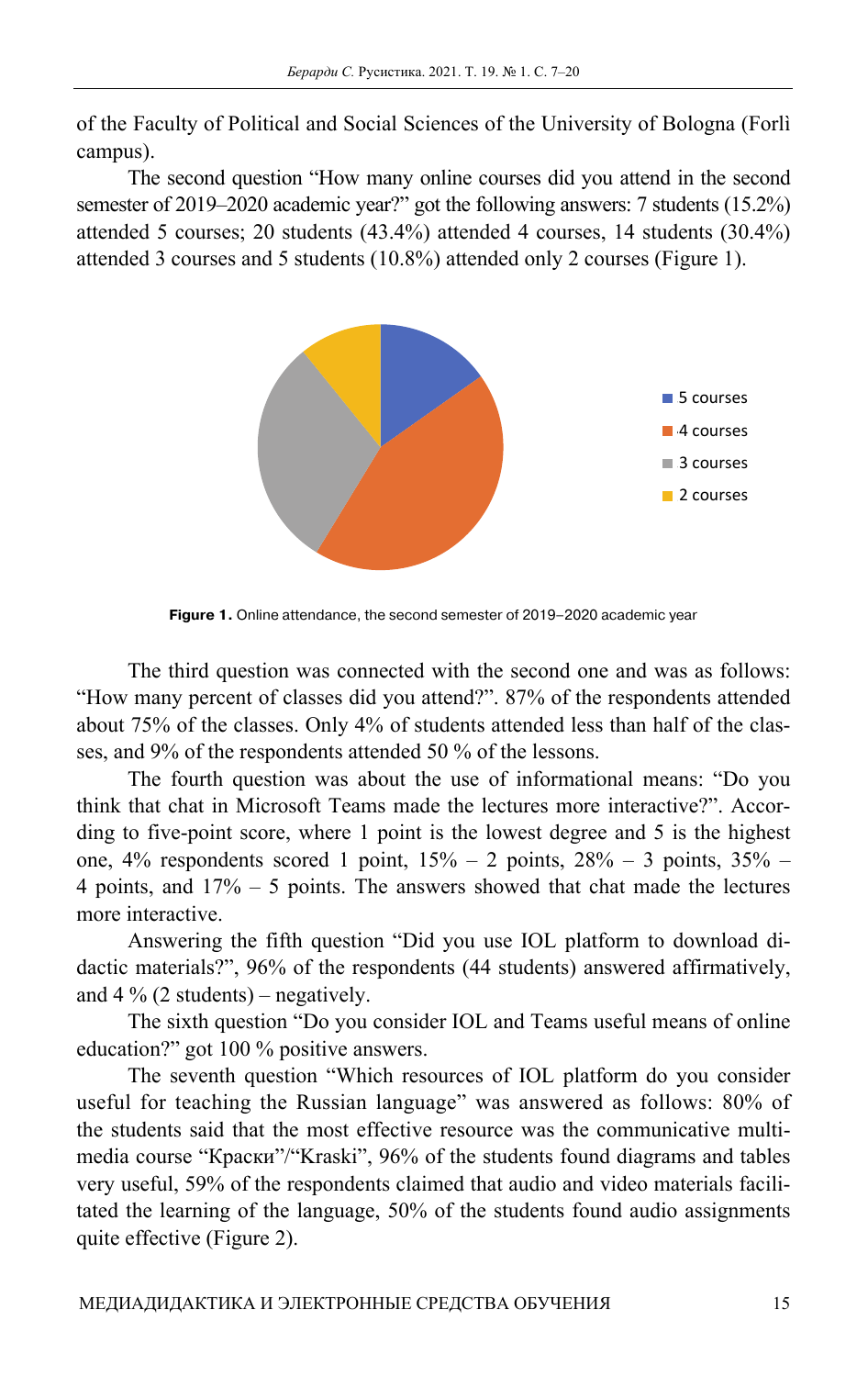

**Figure 2.** Useful online resources uploaded to the IOL platform

The eighth, ninth and tenth questions were open. The eighth question "What positive aspects of online teaching Russian language can you point out?" showed:

– professionality and flexibility of teachers who despite the challenging conditions managed to organize an effective educational process;

– access to the learning materials;

– time management (without the necessity to commute to the University);

– new IT skills;

– students' active interaction. Even though there was no face-to-face contact, they felt like members of the community;

– improving students' speaking skills despite the epidemic and isolation;

– convenience and flexibility of online education.

The ninth question "What negative aspects of online learning Russian can you point out?" revealed the following disadvantages:

– lack of face-to-face communication and personal contact with the teacher and fellow-students;

– too much time in front of a computer screen;

– difficulties in concentration;

– fast explanations because of lack of feedback from students who kept their cameras off;

– long silent pauses, when only a few students were answering the teacher's questions.

Answering the tenth question "How can we improve this form of education", students proposed the following ways:

– lectures should be recorded and uploaded to the platform. Thus, students can watch them again if they need to;

– students can interact more if they make presentations and engage in group work;

– teachers should find the way how to keep students involved in the lesson when they do not answer the teacher's questions (when they keep their microphones and webcams off).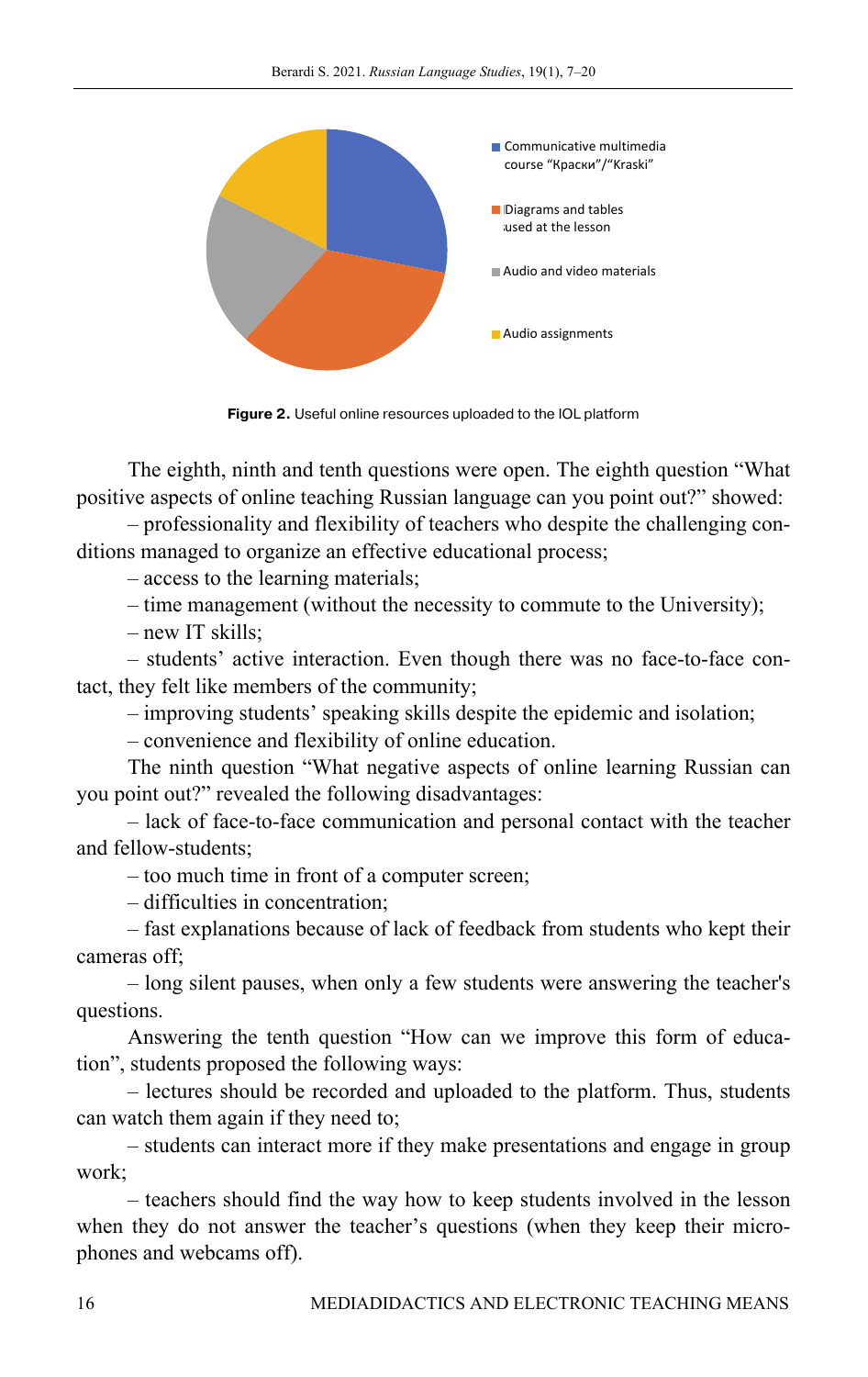### **Conclusion**

The challenging conditions of the coronavirus epidemic made distance learning (e-learning) an important element of building the society based on knowledge. The aim of the government in reference to education is to adapt national traditional educational systems to the conditions of the information society, to carry out educational reforms in accordance with modern global technological trends.

Learning online is our reality. There have been defined new requirements to education, in general, and teaching foreign languages (and the Russian language as well), in particular. Online educational process during the pandemic has to provide real education both out of classroom and out of language environment. And this is the most challenging task for teachers.

Under the conditions of distance education, students need constant support of teachers who simultaneously analyse knowledge transition online, trace knowledge interaction and acquiring language and communicative competencies, stimulate interest to the language and culture being learned, provide constant feedback.

The author of the article analysed the online Russian as a foreign language course for political science students at the University of Bologna, and this analysis demonstrates its positive aspects compared with traditional training tools. In addition, the author proposed the ways to solve problems arising in establishing and organising the new and innovative process of teaching Russian with the help of IT. Of course, these education innovations have their advantages and disadvantages, and they pose new challenges for the society. The potential of distance training tools in teaching foreign languages is unlimited and for this reason needs further consideration according with methods of teaching languages based on new forms of interaction in virtual learning environment.

#### **References**

- Azimov, E.G. (1996). *Teoriya i praktika prepodavaniya russkogo yazyka kak inostrannogo s pomoshch'yu komp'yuternykh tekhnologii* [*Theory and practice of teaching Russian as a foreign language using computer technology*] (Author's abstr. doct. ped. diss.). Moscow. (In Russ.)
- Berardi, S., & Buglakova, L. (2006). *Kraski A2. Corso comunicativo multimediale per l'autoapprendimento della lingua russa di livello A2*. Bologna, CLUEB. (In Ital.)
- Berardi, S., & Buglakova, L. (2007). *Kraski A1. Corso comunicativo multimediale per l'autoapprendimento della lingua russa di livello A1*. Bologna, CLUEB. (In Ital.)
- Bogomolov, A.N. (2007). A professional portrait of a foreign language teacher in the distance learning system. *Higher Education in Russia*, (9), 106–110. (In Russ.)
- Bogomolov, A.N. (2008). Models of virtual environment for foreign language learning. *Higher Education in Russia*, (7), 57–63. (In Russ.)
- Bogomolov, A.N. (2013). Virtual learning environment: characterizing this concept. *Bulletin TSMO MGU Philology. Culturology. Pedagogy. Methodology*, (3), 28–34. (In Russ.)

Azimov, E.G. (1989). *Using the computer in learning Russian as a foreign language.* Moscow, Russkii yazyk Publ. (In Russ.)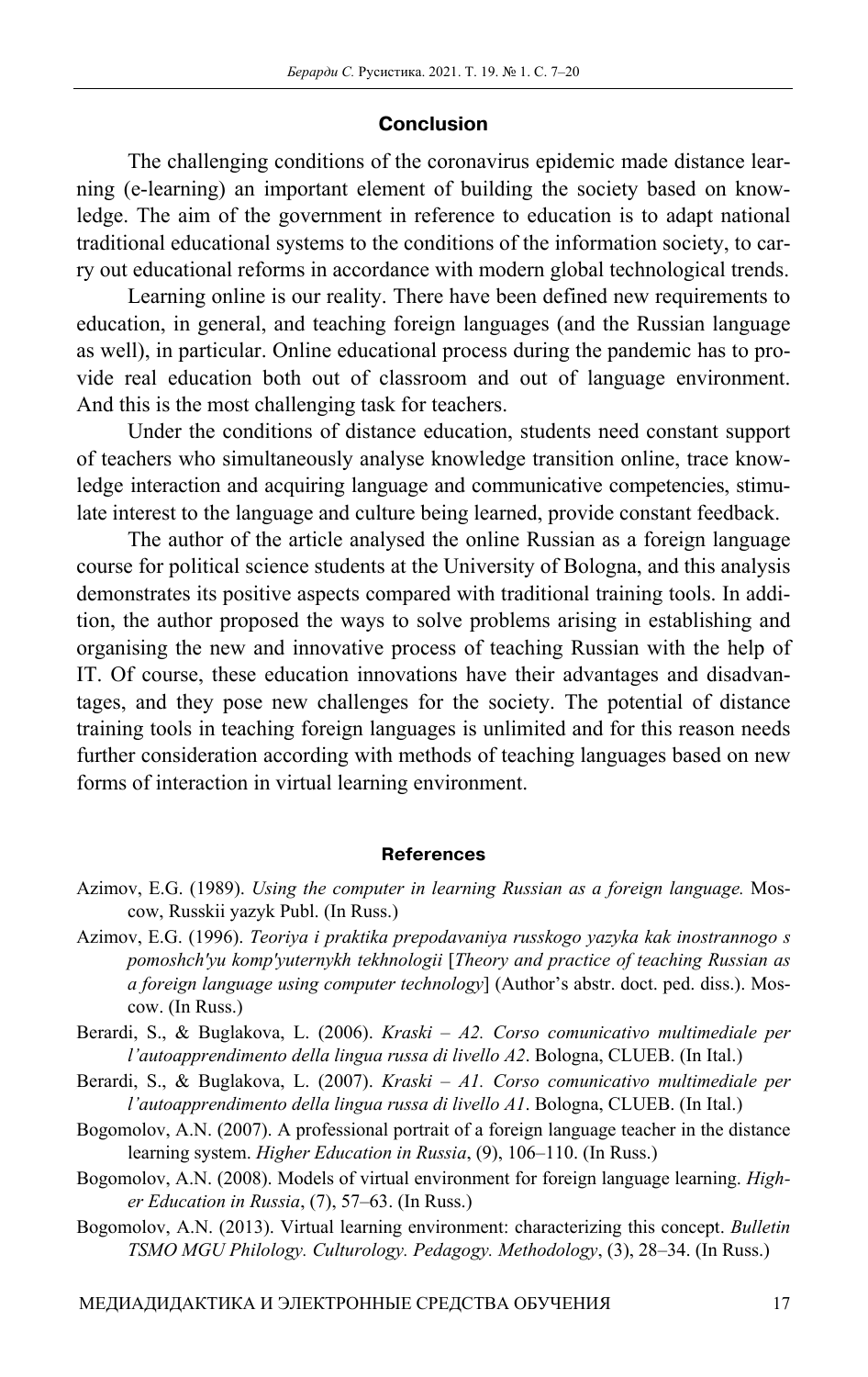Bovtenko, M.A. (2005). *Computer linguodidactics*. Moscow, Flinta-Nauka Publ. (In Russ.)

- Bovtenko, M.A. (2005). *Information communication technology in teaching a foreign language: Creating digital learning materials.* Novosibirsk, Novosibirsk State Technical University. (In Russ.)
- Bukharkina, M.Yu., & Polat, S.E. (2008). *Contemporary pedagogical and information technologies in the learning system.* Moscow, Akademiya Publ. (In Russ.)
- Bukharkina, M.Yu., Moiseeva, M.V., & Polat, S.E. (2004). *Theory and practice of e-learning.*  Moscow, Akademiya Publ. (In Russ.)
- Calvani, A. (a cura di). (2006). *Rete, comunità e conoscenza. Costruire e gestire dinamiche collaborative*. Trento, Edizioni Erickson. (In Ital.)
- Calvani, A., & Rotta, M. (2000). *Fare formazione in Internet. Manuale di didattica online*. Trento, Edizioni Erickson. (In Ital.)
- Caon, F., & Serragiotto, G. (a cura di). (2012). *Tecnologie e didattica delle lingue. Teorie, risorse e sperimentazioni*. Torino, UTET. (In Ital.)
- Clark, R.C., & Mayer, R.E. (2011). *E-learning and the science of instruction. Proven guidelines for consumers and designers of multimedia learning*. 3rd edition. San Francisco, CA, Wiley.
- Dunaeva, L.A. (2006). *Information and communication technology tools in teaching scientific communication to foreign students of the humanities.* Moscow, MAKS Publ. (In Russ.)
- Gartsov, A.D. (2006). Learning language informatization: The establishment of computer linguodidactics. *Higher Education Today*, (4) 32–37. (In Russ.)
- Gartsov, A.D. (2007). Computer linguodidactics: Objectives and tasks. *Bulletin of Peoples' Friendship University of Russia. Series: Problems of Education: Languages and Specialyty*, (2), 41–49. (In Russ.)
- Moiseeva, M.V., Polat, E.S., Bukharkina, M.Yu, & Nezhurina, M.I. (2004). *Internet education: Technologies of pedagogical design.* Moscow, Kameron Publ. (In Russ.)
- Polat, E.S. (2001). Internet in a foreign language lesson. *Foreign Languages at School*, (2), 14–19. (In Russ.)
- Polat, E.S., Bukharkina, M.Yu., Moiseeva, M.Yu., & Petrov, A.E. (2001). *New pedagogical and information technologies in the educational system*. Moscow, Akademiya Publ. (In Russ.)
- Ranieri, M. (2004). *E-learning: Modelli e strategie didattiche.* Trento, Edizioni Erickson. (In Ital.)
- Rozina, I.N. (2005). *Pedagogical computer mediated communication.* Moscow, Logos Publ. (In Russ.)
- Rudenko-Morgun, O.I. (2006). *Russian language electronic textbook: History and development outlook.* Moscow, RUDN Publ. (In Russ.)
- Rudenko-Morgun, O.I., Dunaeva, L.A., Arkhangelskaya, A.L., & Shorkina, E.N. (2003). *Innovation technologies in learning Russian as a foreign language*. Moscow: RUDN Publ. (In Russ.)
- Shchennikov, S.A. (2002). *Open distance learning.* Moscow, Nauka Publ. (In Russ.)
- Shchukin, A.N. (2004)*. Foreign language learning: Theory and practice.* Moscow: Filomatis Publ. (In Russ.)
- Zaitseva, E.N. (2003). *Informatsionno-obuchayushchaya sreda kak sredstvo razvitiya samostoyatel'noi raboty studentov pri obuchenii inostrannomu yazyku* [*Information-learning environment as a tool to develop independent student work in learning a foreign language* (Author's abstr. cand. ped. diss.). Yaroslavl, Yaroslavl State Pedagogical University. (In Russ.)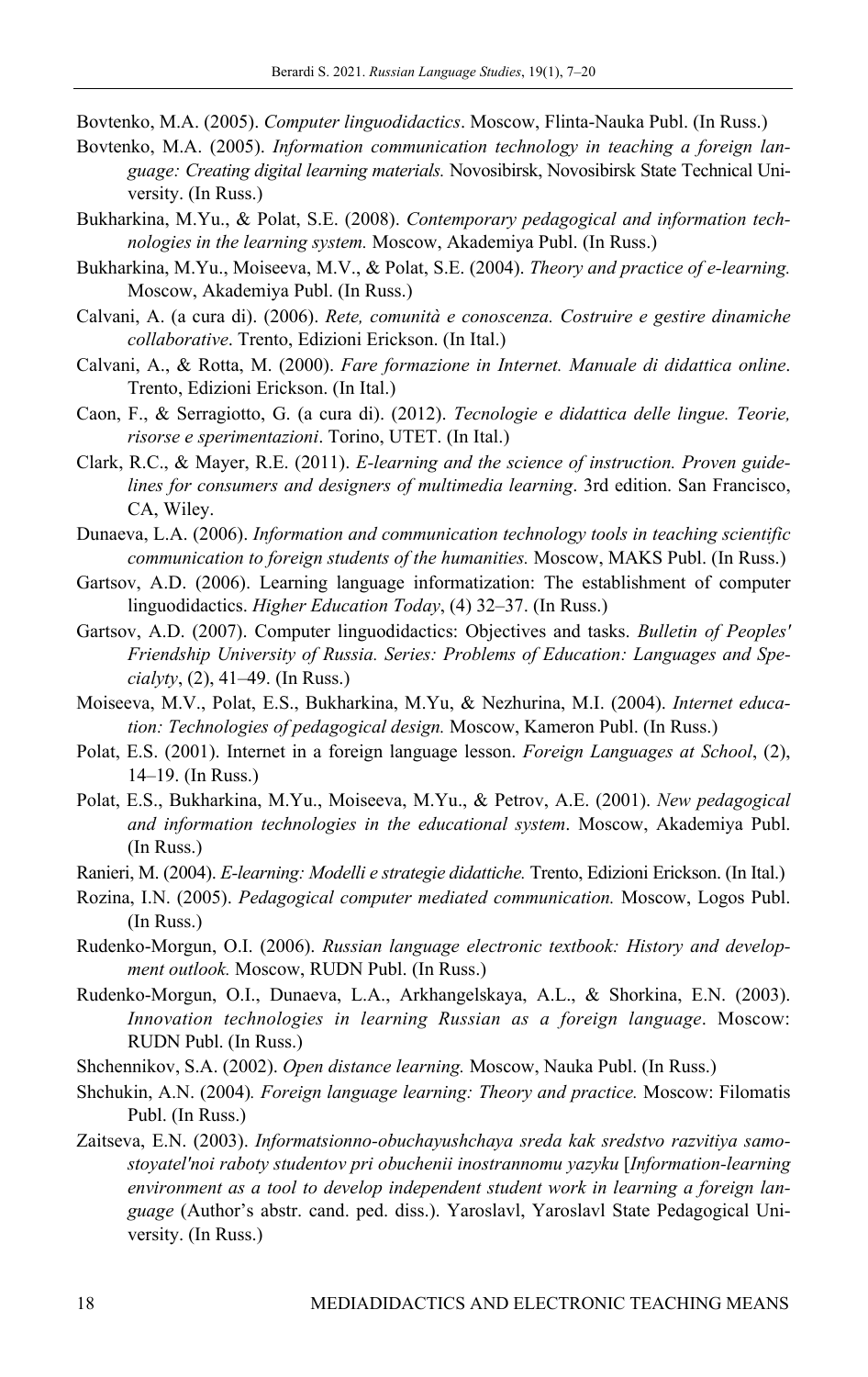#### **Bio note:**

*Simona Berardi*, PhD in Pedagogical Sciences, teacher of Russian as a Foreign Language at the Faculty of Political and Social Sciences (Forlì Campus) and Faculty of Foreign Languages and Literatures (Bologna) at the University of Bologna. *Research interests:* methods of teaching Russian as a foreign language with IT, e-learning, intercultural communication, language testing. Author of 30 publications. E-mail: s.berardi@unibo.it.

DOI 10.22363/2618-8163-2021-19-1-7-20

Научная статья

# **Моделирование онлайн-курса по русскому языку как иностранному в период эпидемии COVID-19**

## **С. Берарди**

*Болонский университет, Итальянская Республика, 47121, Форли, ул. Дж. Делла Торре, д. 1*   $\boxtimes$  s.berardi@unibo.it

**Аннотация.** В марте 2020 года из-за эпидемии коронавируса все вузы Италии перешли на удаленное обучение и смогли обеспечить право на образование всем учащимся. Переход на онлайновое обучение поставил перед преподавателями новые задачи и вопросы, на которые надо было незамедлительно реагировать. Целью исследования стало научно-методическое обоснование моделирования онлайн-курса по русскому языку как иностранному в Болонском университете в качестве экстренной и единственно возможной в данный момент формы обучения во время вынужденного карантина из-за эпидемии коронавируса, эмпирическое определение потенциала информационных технологий и их возможность создать перспективную образовательную среду для обучения русскому языку как иностранному. Для реализации поставленной цели выявлена специфика учебного процесса студентов-политологов бакалавриата и магистратуры Болонского университета в кампусе г. Форли, которые начали изучать русский язык дистанционно. Были определены структура, функция образовательной среды IOL и Virtuale на основе оболочки Moodle, а также средства взаимодействия студентов и преподавателей в ней. Использовались методы анализа научной литературы, а также эмпирические методы наблюдения за коммуникативно-речевой деятельностью итальянских учащихся в процессе прохождения курса русского языка в удаленном формате, психолого-педагогический анализ их учебной деятельности на основе проведенных опросов об отношении студентов к дистанционному обучению в условиях форс-мажора. В ходе исследования были уточнены определения e-learning, рассмотрена когнитивная теория мультимедийного обучения для организации эффективной передачи информации во время учебного процесса и прямой связи со студентами. Теоретическое значение статьи заключается в обосновании возможности создания и использования дистанционных курсов для обучения иностранным языкам, в частности русскому как иностранному. Практическое значение данной работы состоит в разработке практикоориентированной модульной компьютерной среды для обучения студентов РКИ, видов компьютерного методического обеспечения. Разработаны приемы формирования языковой, коммуникативной и страноведческой компетенций итальянских учащихся;